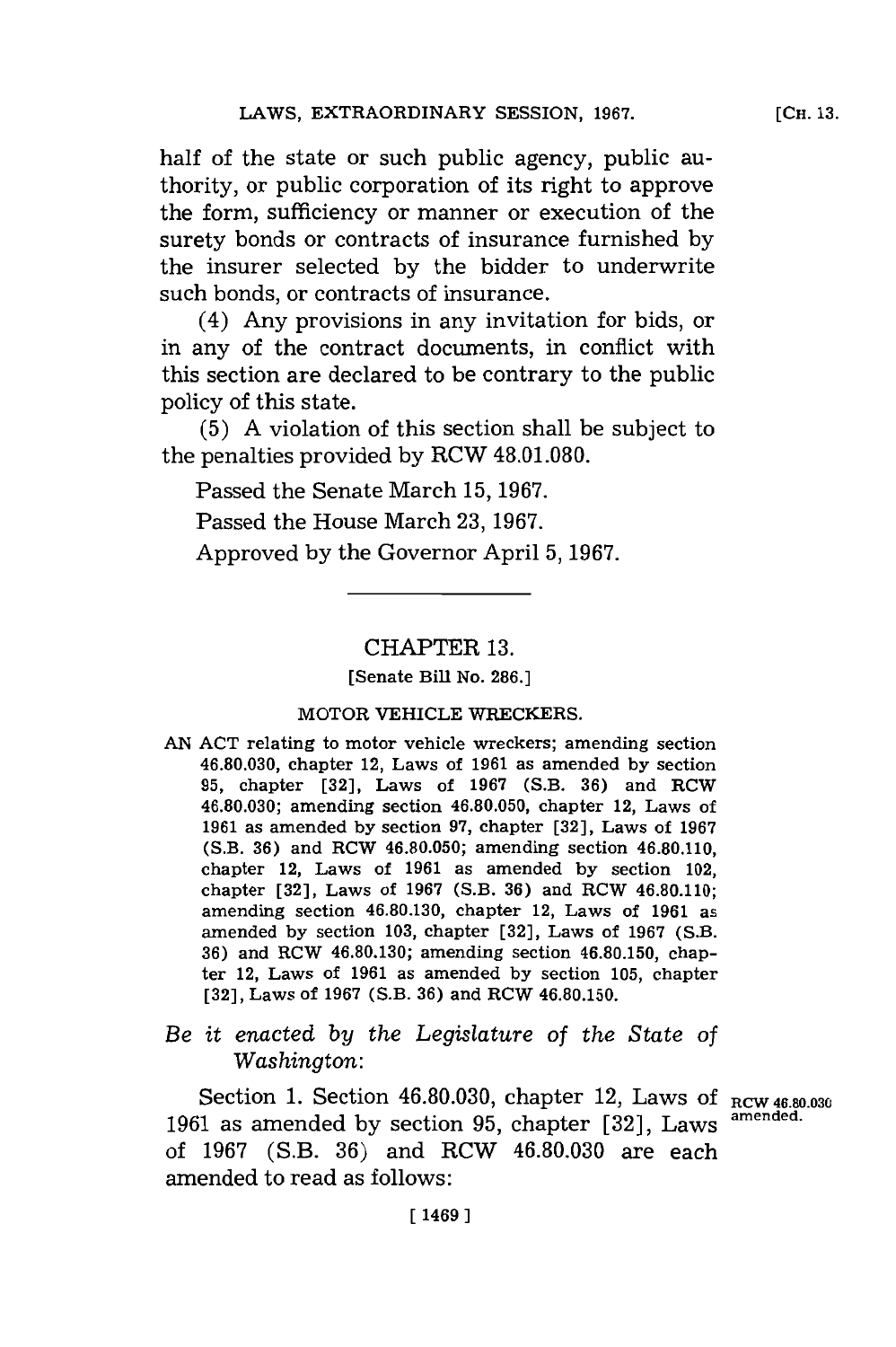**CH. 13.1**

Motor vehicle **Application for a motor vehicle wrecker's license** License—<br>Application. or renewal of a vehicle wrecker's license shall be made on a form for this purpose, furnished **by** the director, and shall be signed **by** the motor vehicle wrecker or his authorized agent and shall include the following information:

> **(1)** Name and address of the person, firm, partnership, association or corporation under which name the business is to be conducted;

> (2) Names and residence address of all persons having an interest in the business or, if the owner is a corporation, the names and addresses of the officers thereof;

> **(3)** Certificate of approval of the chief of police of any city or town having a population of over five thousand persons and in all other instances a member of the Washington state patrol certifying that:

> (a) The applicant has an established place of business at the address shown on the application, and;

> **(b)** In the case of a renewal of a vehicle wrecker's license, the applicant has been complying with the provisions of this chapter and the provisions of chapter 46 relating to registration and certificates of title: *Provided,* That the above certifications in any instance can be made **by** an authorized representative of the department of motor vehicles;

> (4) Any other information that the director may require.

**Note: See also section 95, chapter 32, Laws of 1967.**

**amended.**

**newal.**

ROW **46.80.050** Sec. 2. Section **46.80.050,** chapter 12, Laws of **1961** as amended **by** section **97,** chapter **[32],** Laws of **1967** (S.B. **36)** and RCW **46.80.050** are each amended to read as follows:

**Annual re- A** license issued on this application shall remain in force until suspended or revoked and may be renewed annually upon reapplication according to RCW **46.80.030** and upon payment of a fee of ten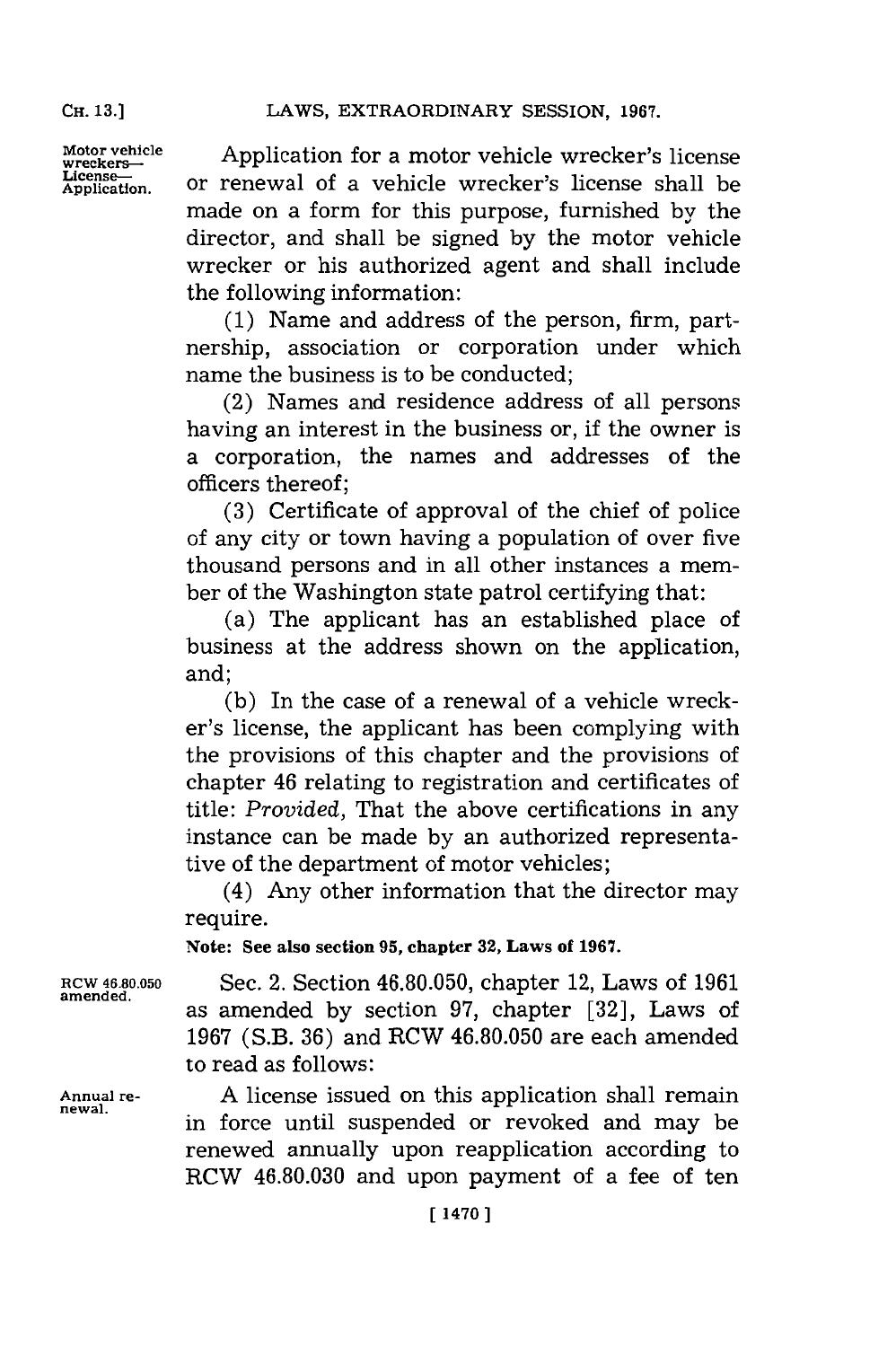dollars. Any motor vehicle wrecker who fails or neglects to renew his license prior to July **1,** shall be required to pay the fee for an original motor vehicle wrecker license as provided in this chapter.

Whenever a motor vehicle wrecker shall cease to do business as such or his license has been suspended or revoked, he shall immediately surrender such license to the director.

### **Note: See also section 97, chapter 32, Laws of 1967.**

Sec. 3. Section 46.80.110, chapter 12, Laws of 1961 RCW 46.80.110 amended. as amended by section 102, chapter [32], Laws of **1967** (S.B. **36)** and ROW 46.80.110 are each amended to read as follows:

If for a good and sufficient cause the director has **motor vehicle** reason to believe that the application for motor ve- <sup>benial</sup>, reason to believe that the application for motor ve-<br>suspension or hidle wrecker's license or renewal of motor vehicle **revocation of license.** wrecker's license should be denied, he may refuse to <sup>Notice</sup> issue such license and shall notify the applicant to that effect. The director may suspend or revoke a motor vehicle wrecker's license whenever he shall have reason to believe that such motor vehicle wrecker has:

**(1)** Wilfully misrepresented the physical condition of any motor or integral part of a motor vehicle;

(2) Sold or disposed of a motor vehicle or trailer or any part thereof when he knows that such vehicle or part has been stolen, or appropriated without the consent of the owner;

**(3)** Committed forgery on a certificate of title covering a vehicle that has been reassembled from parts obtained from the disassembling of other vehicles;

(4) Committed any dishonest act or omission which the director has reason to believe has caused loss or serious inconvenience as a result of a sale of a motor vehicle, trailer or part thereof;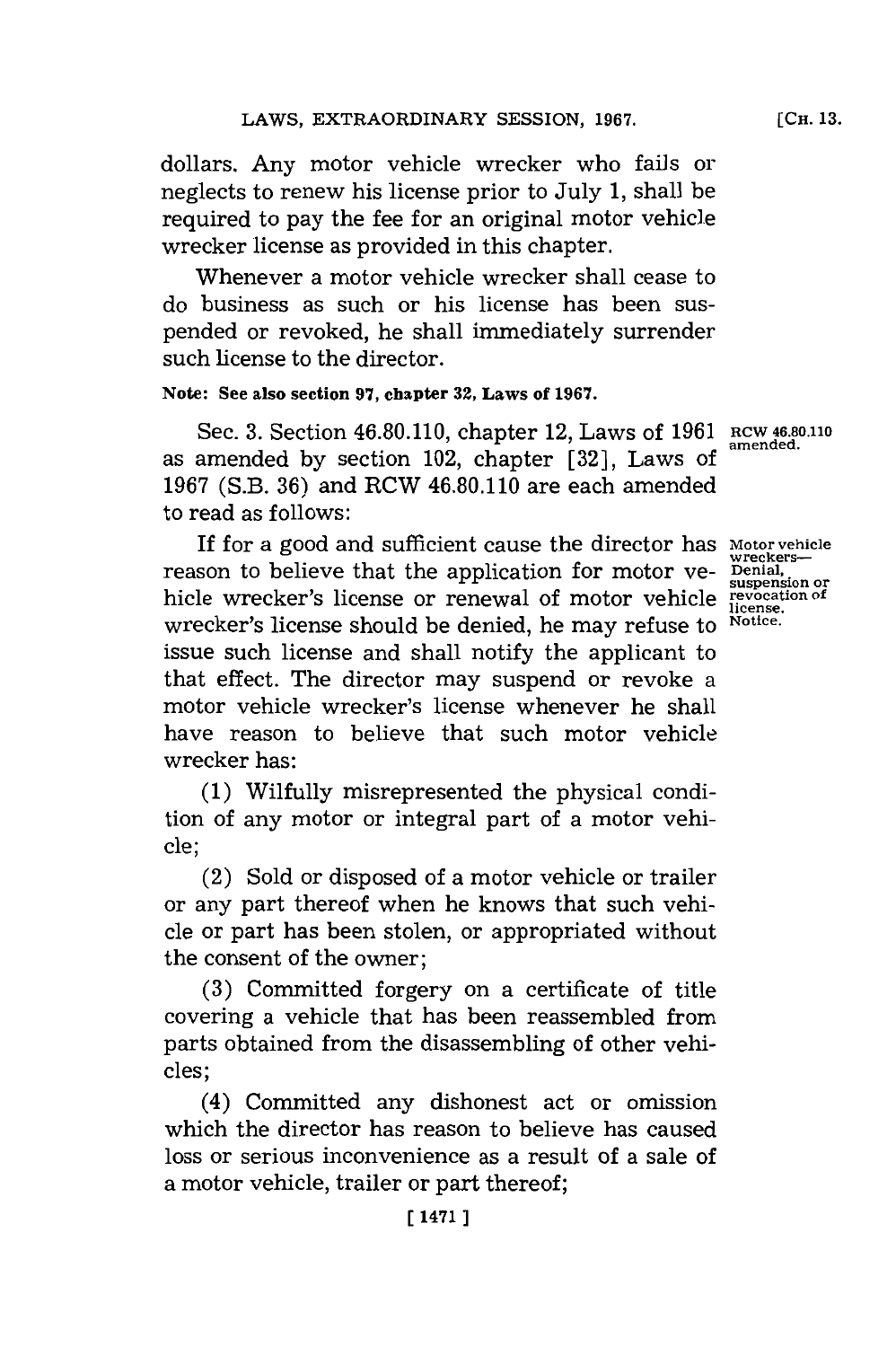**CH. 13.]**

**revocation of Notice.** cles;

Motor vehicle (5) Failed to comply with any of the provisions wreckers—<br>Denial,<br>suspension or of this chapter and the provisions of Title 46, relat**license.** ing to registration and certificates of title of vehi-

> **(6)** Procured a license fraudulently or that such license was erroneously issued.

> Notice of the intent of the director to refuse, suspend or cancel a license shall be given in writing, **by** registered mail, to the holder of or applicant for such license, and shall designate a time and place for the hearing before the director, which shall be not less than ten days from the date of said notice. Should the director decide that the applicant is not entitled to a license or that an existing license should be revoked, the applicant or holder may, within thirty days from the date of the decision of the director, appeal to the superior court of Thurston county for a review of such decision, filing a notice of such appeal with the clerk of said superior court and a copy of said notice in the office of the director. Said court shall set the matter down for hearing with the least possible delay.

**Note: See also section 102, chapter 32, Laws of 1967.**

**RCW 46.80.130** Sec. 4. Section **46.80.130,** chapter 12, Laws of **1961 amended,** as amended **by** section **103,** chapter **[32],** Laws of **1967** (S.B. **36)** and RCW **46.80.130** are each amended to read as follows:

**Exclusive use** It shall be unlawful for any motor vehicle **-Wall or fence re-** wrecker to keep any motor vehicle or any integral **quired.** part thereof in any place other than the established place of business, designated in the certificate issued **by** the director, without permission of the director. **All** premises containing such motor vehicles or parts thereof shall be enclosed **by** a wall or fence of such height as to obscure the nature of the business carried on therein. To the extent reasonably necessary or permitted **by** the topography of the land, the director shall have the right to establish specifi-